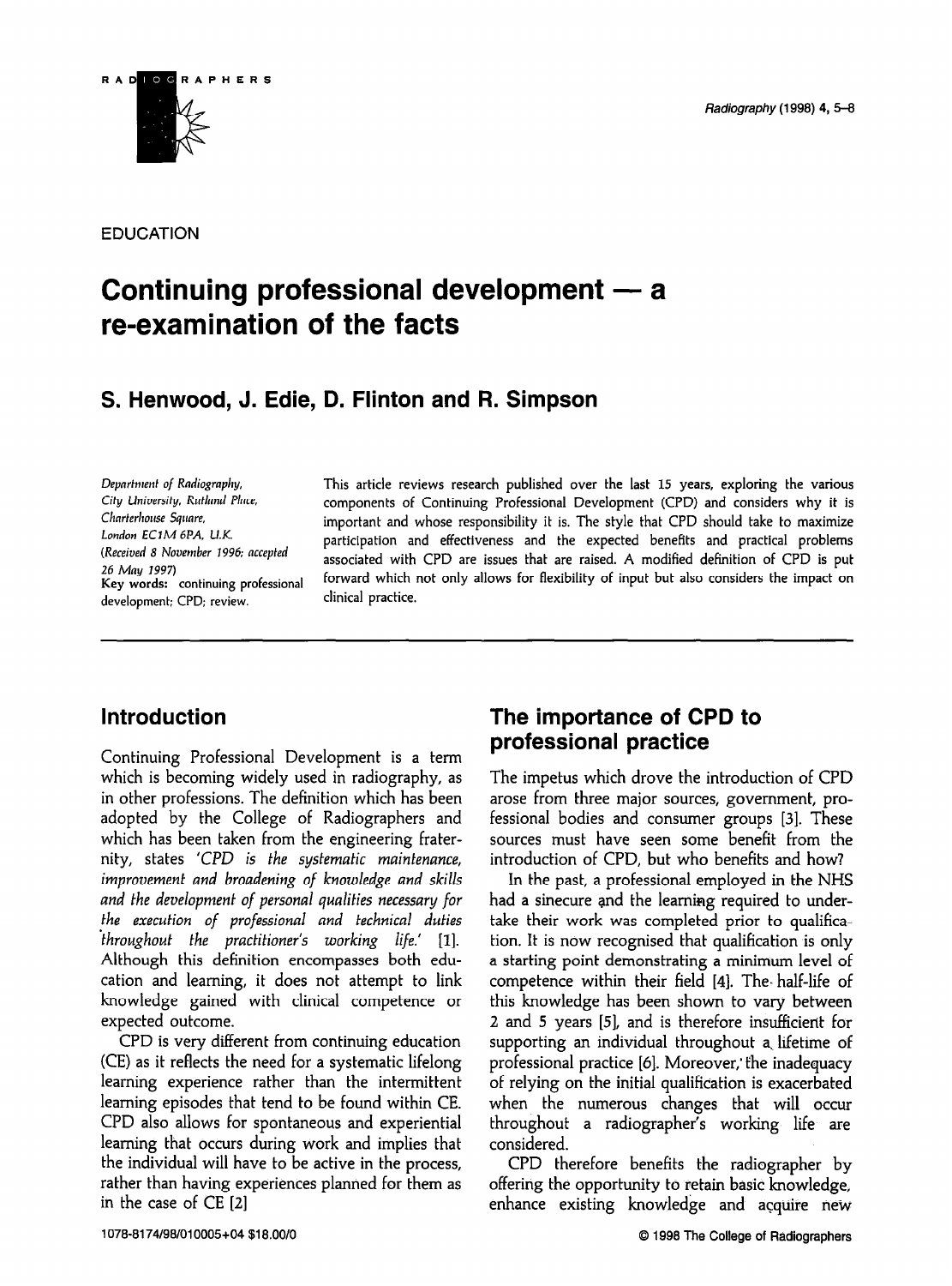knowledge throughout their working life. This provides an important mechanism for coping with the changing role of the radiographer [7]. Where ,possible, enthusiasm for ongoing learning and the ability to cope with change should be built into the undergraduate course. In addition, lifelong learning skills and the ability to reflect on practice should be included and this would help individudls to determine their own learning needs. CPD would then be regarded as a natural part of the radiographer's role.

CPD generally involves proactive learning, in that it allows an individual or group of individuals to expand their knowledge in the direction they choose. This allows the possibility of selective role expansion, which encourages personal fulfilment and satisfaction [8]. This in turn will lead to increased motivation and career enhancement [9]. This method of learning is different from the more traditional reactive methods of postgraduate learning, in which there is a tendancy to react to change. Because traditional learning relies largely upon structured courses, such as the MSc degree and HDCR, the type of learning is inclined to be prescriptive. The flexibility of CPD should meet the needs of the individual, thus resulting in a work-force capable of coping with various situations with the ability, as a group, for expanding their professional role.

The new style of CPD promotes the standing of the professional body and also fulfils a responsibility to patients [10] to give competent care, to a set standard, by specialists who have maintained their skills and knowledge within the particular field [S]. However, the nature of CPD goes further in that it encourages not only the maintenance of standards but also the learning of new skills, new knowledge and personal development. Patients are no longer passive recipients of treatment, but are now viewed as consumers entitled to exercise autonomy and choice in their medical care and this encourages them to demand high standards. CPD could be thought of as an effort by healthcare providers to improve the quality of their service in a competitive market place. A profession whose membership has a greater knowledge base enables decision making to be more informed, leading to a better standard of care when existing practices are challenged and improved. This will result in enhanced public confidence in health-care provision.

#### Whose responsibility is CPD?

Professionals should be able to recognise good practice and ensure that their own work does not fall below this standard, by undertaking lifelong learning or CPD in order to retain and improve their competence [II]. However, the locus of responsibility for the various aspects of CPD needs to be considered carefully and everyone needs to have their roles identified. The registration body, professional body, employer, educator and individual all have roles to play in CPD and there should be communication between these groups to ensure that what is needed by individuals and provided by employers and educators is congruent with the requirements of the registration and professional bodies. There are likely to be conflicts between clinical, corporate and inter-professional needs [9] and a balance needs to be achieved between service requirements and the individual's clinical updating needs.

If individuals assume responsibility for their own professional development [12], learning can be tailored to suit their own needs. Methods of learning can be utilized which suit individual leaming styles rather than having to utilize established courses, which was the only nationally recognised post-registration learning pattern in the past. The problem within nursing research was found to be that those nurses who were least prepared educationally were least likely to undertake CPD and vice versa [13] and this raises the issue of whether CPD should be voluntary or mandatory.

The College of Radiographers recommends 35h of CPD per annum which is to be self regulated and undertaken on a voluntary basis [I]. However, this became mandatory when the review of the CPSM Act was released in late 1997, early 1998 [1]. As well as formal study, experiential and informal learning will be included, though a mechanism for making this quantifiable within a 35h per annum time framework is not specified.

Many of the arguments in favour of voluntary CPD, as opposed to mandatory CPD, are based on the nature of adult learning and professionalism [12]. Adult learning has at its heart the basic principle of *voluntarism*  $[2]$  and it is argued that mandatory CPD could be seen as a violation of this principle and that forcing adults to undertake learning will not guarantee that learning takes place 1141. Mandatory CPD may even lead to negative attitudes towards CPD where even less is learnt. For learning to take place, adults should be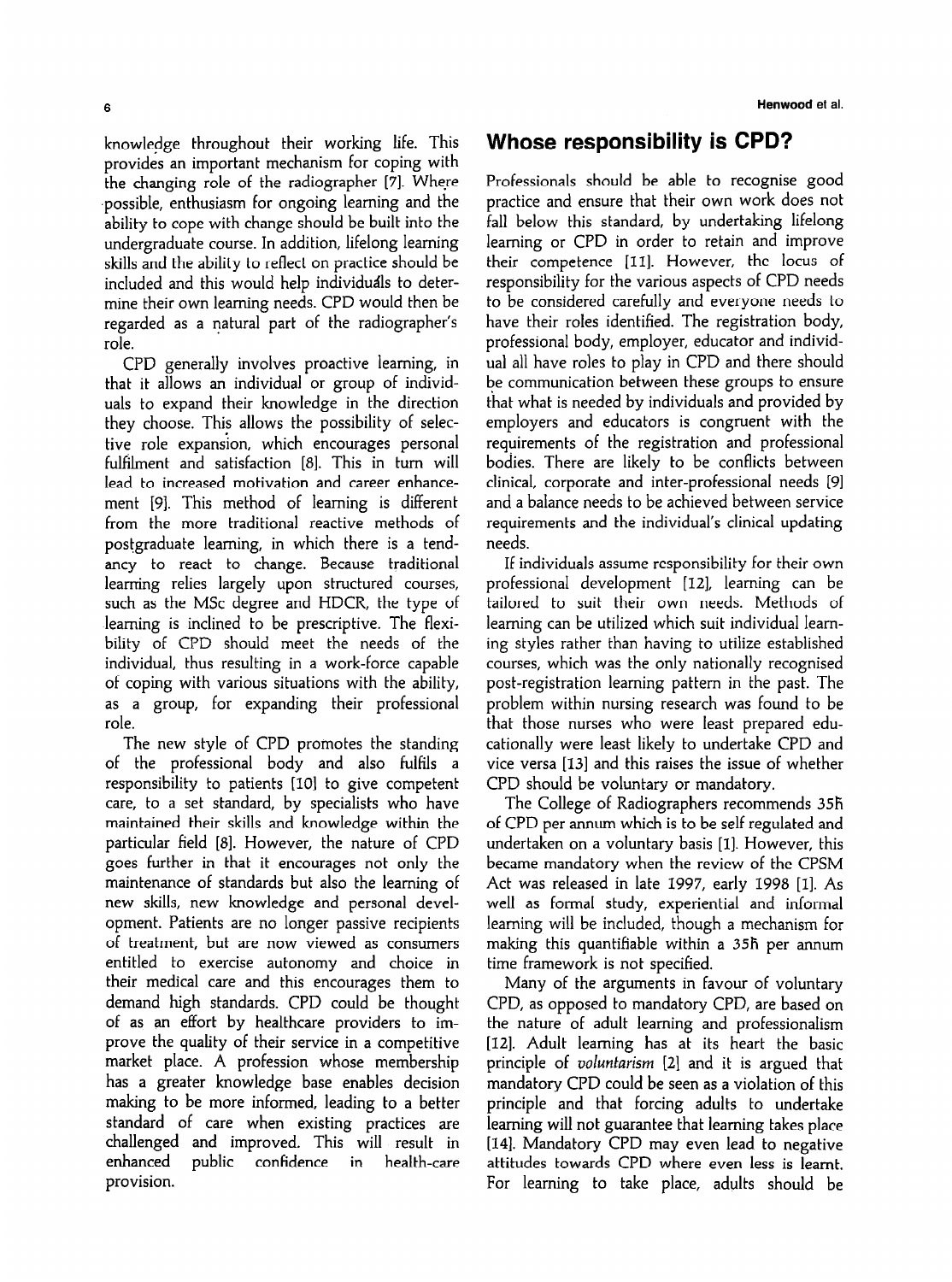internally motivated and should have control over what and when they learn. Autonomous learners should be capable of setting their own learning goals [7].

CPD on a voluntary basis can also be problematic. Individuals are unlikely to perceive their own deficits [IS] and it may be that the individuals most in need of CPD are the least likely to participate in it [13]. If CPD were to remain a voluntary recommendation without allocated funds there may be no impetus to change the current situation. The College of Radiographers claims that much CPD takes place with 'little or no cost to the employee' [1]. However, this is not convincing as there is 'unlikely to be any new money to support CPD [1]. Without the enforcement of the CPSM Act it is not obvious where the drive for CPD for all radiographers would come from. A recommendation based on voluntary input with no financial backing cannot realistically exert pressure for change.

Mandatory CPD will not ensure that learning takes place in individuals who are not well motivated, but are participating merely to comply with regulations. It necessitates a focus on accessibility in terms of both geographic location and equal opportunities. In the past, a departmental budget allocated for CPD was utilized by staff who expressed interest in further study; with mandatory CPD some of these funds may be diverted to provide CPD for individuals who may not benefit from it. Without sufficient resources the more ambitious individuals may have fewer opportunities than they enjoyed previously.

Mandatory CPD is difficult to police particularly where informal, experiential learning is part of it. It could be viewed as paternalistic by a group of professionals who resent its imposition because of the underlying implication that continuous learning 'does not take place without it. Also, it does not allow one to take professional responsibility for maintaining competence, instead it leads to a situation where one undertakes CPD to meet legal requirements rather than to meet one's individual needs [16]. If a system could be introduced which  $\alpha$  defines at the set of these aspects of  $\alpha$ PD, it may be defined by  $\alpha$ all  $\alpha$  and the concern that the concern that the concern that the concern that the concern that the concern that the concern that  $\alpha$ alleviate the concern that there will always be<br>those people who do as little as possible and will not undertake CPD after their initial difficult  $\frac{1}{2}$  is mathematic  $\frac{1}{2}$ .  $T<sup>1</sup>$  is manufactory.

ers way in much cro to presence to factor graphers also needs to be considered. For learning<br>to be effective it has been suggested that a teaching session alone is insufficient, as too much learning in too little time results in minimal retention. Ideally, there must also be reinforcement, monitoring and a formal review to facilitate the internalizing of leaming so that new behaviour can be integrated in the workplace [17]. Other factors which have been put forward as being supportive of the CPD process are flexibility, opportunities for self direction, feedback, respect from the teacher, low cost and sensitivity to the demands of learners' outside lives [18]. Deterrents which predict lack of participation in continuing education programmes have also been identified; these include disengagement, lack of quality, family constraints, cost, lack of benefits, and work constraints [19]. Other factors include lack of interest, lack of confidence and perceived lack of relevance [19]. For CPD to be successful providers must be sensitive to the factors which deter and those which support mature learners.

#### **Discussion**

An appropriate definition to take radiography forward might be:

Continuing Professional Development is the continuous and systematic maintenance, improvement and broadening of knowledge and skills along with the development of personal qualities necessary for the execution of professional and technical duties throughout the practitioner's working life which constantly works to improve the service provided.

The definition of CPD encompasses a range of learning opportunities and also considers the impact that this would have on clinical practice and the service provided to the patient.

A framework has been suggested for assessing variables which are related to successful CPD outcomes. These include individual innovativeness and a working environment which has a culture that values learning and is willing to implement change [20]. Evaluation of CPD can be attempted  $b = \frac{1}{1}$  ,  $b = \frac{1}{1}$  ,  $b = \frac{1}{1}$ sy comparantly subcalled association participant products evaluation by subjective participant  $\frac{d}{dx}$  is the performance by set  $\frac{d}{dx}$  by section  $\frac{d}{dx}$ approximately, however, peer of employer appraisal [17]. Ultimately, however, it remains difficult to establish an objective measure of its impact [22]. Since there is sufficient evidence that CPD is worthwhile and can have a positive impact<br>on clinical practice it should be encouraged and